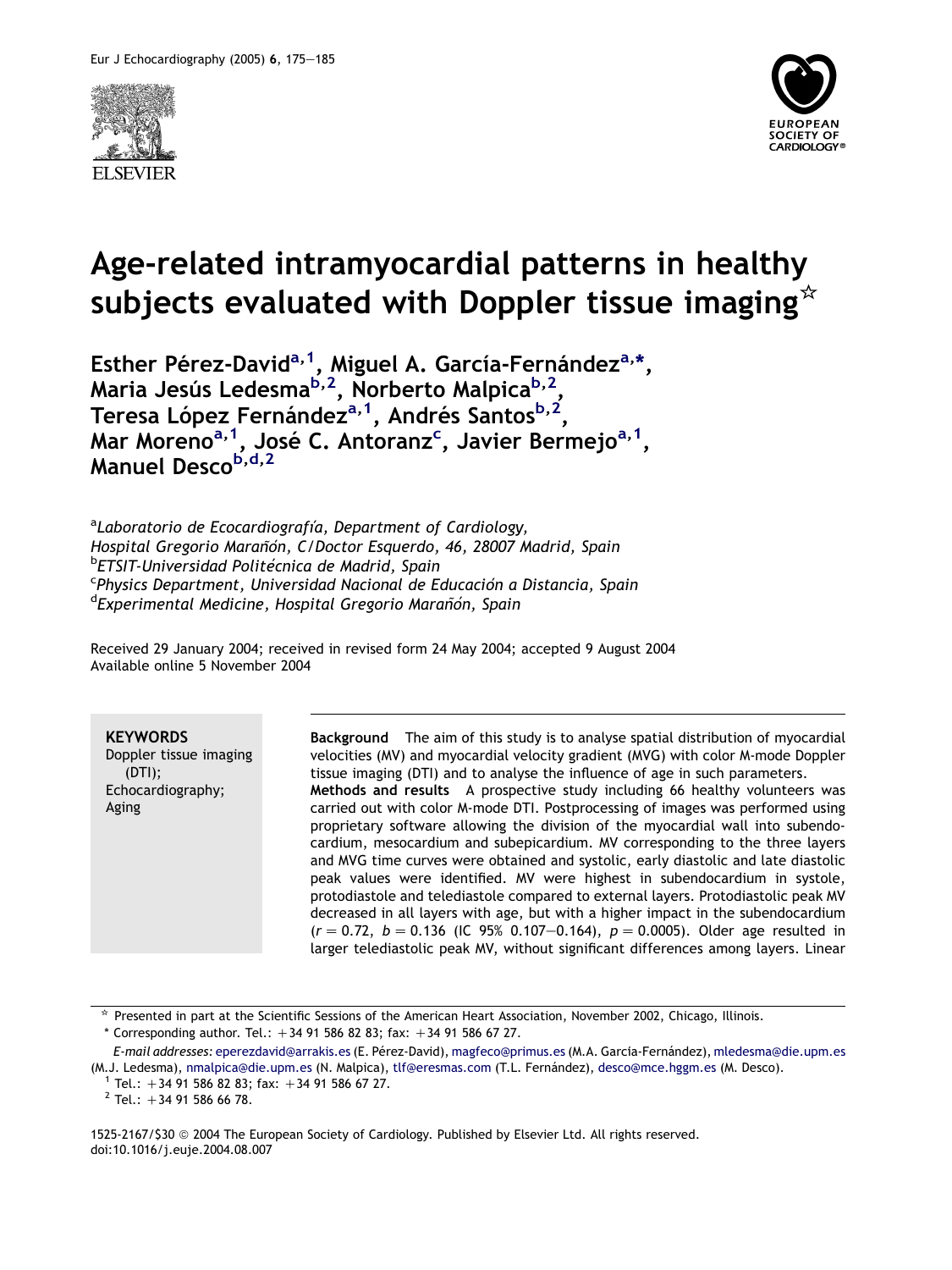correlation between protodiastolic peak mitral flow and peak protodiastolic velocity was higher in endocardium than in other layers ( $r = 0.79$ ,  $p = 0.0005$ ). Conclusions Color M-mode DTI multilayer analysis showed that endocardium is more susceptible to age-related changes involving diastolic function. This dependency on age should be considered when assessing MV in other clinical settings. ª 2004 The European Society of Cardiology. Published by Elsevier Ltd. All rights reserved.

#### Introduction

Normal changes in the aging heart have been extensively studied with different diagnostic tech-niques.<sup>[1](#page-9-0)</sup> Doppler tissue imaging allows for quantification of regional function, thus providing a useful tool to objectively analyse the impact of age in myocardial performance. Several papers have addressed this issue, initially by means of color M-mode pulsed Doppler tissue imaging (DTI) and more recently with Doppler-derived velocity, strain and strain rat[e](#page-9-0).<sup>2-5</sup> Most of these works have been focused in the evaluation of changes in longitudinal function with age, though some data are also available concerning the effects of aging in radial function.

However, not only transmural regional function is known to be influenced by age. It has been suggested that separate evaluation of the different myocardial layers can be more accurate to detect age-related myocardial dysfunction.<sup>[6,7](#page-9-0)</sup>

Color M-mode DTI is an accurate method to assess the non-uniformity of transmural myocardial velocities and could be used for the purpose of evaluating the impact of age in the different myocardial layers.<sup>[8](#page-9-0)</sup> Transmural MV and myocardial velocity gradients (MVG) have been analysed in healthy hearts and in other clinical conditions.  $9-11$  $9-11$ However, functional analysis of velocities corresponding to different myocardial layers using color M-mode DTI has been neglected in spite of its excellent spatial and temporal resolution.

The purpose of this study is to evaluate agerelated changes in MV with color M-mode DTI in three different layers (subendocardium, mesocardium and subepicardium). In order to describe physiologic age-related intramyocardial functional patterns a healthy population with a broad age spectrum was used.

#### Methods

#### Study population

Seventy-five healthy volunteers with no history of current or remote cardiac disease or any current medical illness were recruited for this study.

Patients with hypertension and diabetes were excluded. Three patients were excluded for pathologic findings in the standard echocardiographic study and six patients because of poor image quality. Informed consent was obtained from all subjects prior to entry into the study. The study group consisted of 66 patients (38 females and 28 males). Mean age was  $42 \pm 20$  years old (range: 18-94). There were 9 participants between 18 and 25 years old (13.6%), 11 between 26 and 35 years old (16.7%), 12 between 36 and 45 years old (18.2%), 10 between 46 and 55 years old (15.2%), 11 between 56 and 65 years old (15.2%), and 13 above 65 years (19.7%). Their resting heart rates varied between 47 bpm and 84 bpm (mean 67  $\pm$  10 bpm). Their systolic blood pressure varied from 80 to 120 mmHg (mean: 110  $\pm$  10 mmHg) and their diastolic blood pressure varied from 60 to 80 mmHg (mean:  $70 \pm 10$  mmHg).

#### Echocardiographic study

A standard transthoracic echocardiographic examination was performed with an Acuson-Siemens Sequoia System ultrasound scanner equipped with a phased-array 3.5 MHz transducer and DTI capabilities. M-mode measurements of left ventricle diameters, septum and posterior wall thickness were taken at the level of the mitral valve leaflets tips in the parasternal long-axis (PLAX) view, in telediastole and telesystole. Pulsed Doppler E and A transmitral velocities were measured on the apical view with the sample volume placed at the mitral valve leaflets tips. [Table 1](#page-2-0) shows standard echocardiographic data from the study population according to age.

#### Color Doppler M-mode myocardial imaging

Simultaneous separate recordings of M-mode greyscale and color DTI were obtained from the basal posterior segment in a PLAX view, ensuring a perpendicular incidence of scanline.

The region of interest corresponding to myocardial posterior wall was magnified. The DTI color scale velocity map was adjusted to a velocity of 23 cm  $s^{-1}$  to minimize aliasing. When a good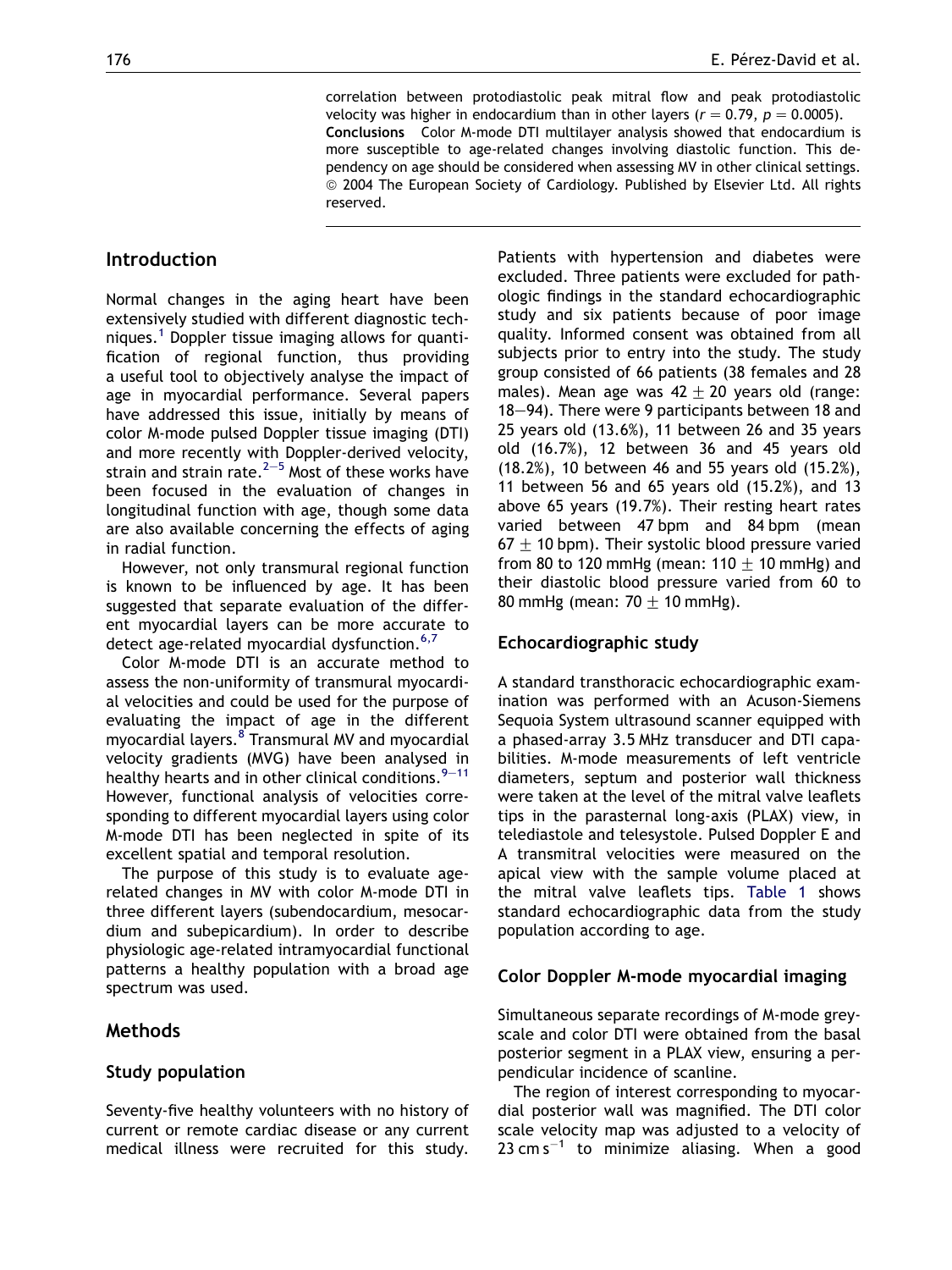<span id="page-2-0"></span>

| Table 1 | Standard echocardiographic measurements of systolic and diastolic left ventricular function in the study |
|---------|----------------------------------------------------------------------------------------------------------|
|         | group according to age (data are presented as mean $\pm$ SD) $^+$                                        |
|         |                                                                                                          |

| Measurement                                                                             | Age $18 - 25$<br>years<br>$(n = 9)$ | Age $26 - 45$<br>years<br>$(n = 23)$ | Age $46 - 65$<br>vears<br>$(n = 22)$ | Age $66 - 94$<br>years<br>$(n = 13)$ | p         |  |
|-----------------------------------------------------------------------------------------|-------------------------------------|--------------------------------------|--------------------------------------|--------------------------------------|-----------|--|
| LV telediastolic diameter (mm)                                                          | $48.5 + 5.0$                        | $46.8 + 3.0$                         | $45.6 + 3.0$                         | $44.7 + 2.0$                         | <b>NS</b> |  |
| LV fractional shortening (%)                                                            | $39.8 + 4.5$                        | $40.4 + 4.6$                         | $40.2 + 8.8$                         | $45.2 + 8.0$                         | <b>NS</b> |  |
| PW telediastolic thickness (mm)                                                         | $8.5 + 1.2$                         | $9.3 + 1.3$                          | $9.5 + 1.0$                          | $10.7 + 1.3$                         | 0.01      |  |
| LVPW fractional thickening (%)                                                          | $54.5 + 5.5$                        | $52.4 + 4.5$                         | $52.1 + 3.5$                         | $52.1 + 2.4$                         | NS.       |  |
| LV mass (g $m^{-2}$ BSA)                                                                | $78.0 + 17.3$                       | $83.3 + 18.6$                        | $84.6 + 12.6$                        | $104.1 + 18.7$                       | 0.02      |  |
| Peak E wave velocity (m $s^{-1}$ )                                                      | $0.9 + 0.1$                         | $0.9 + 0.1$                          | $0.6 + 0.1$                          | $0.5 + 0.1$                          | 0.005     |  |
| Peak A wave velocity $(m s^{-1})$                                                       | $0.4 + 0.1$                         | $0.5 + 0.1$                          | $0.6 + 0.1$                          | $0.9 + 0.1$                          | 0.005     |  |
| LV, left ventricle; PW, posterior wall; SD, standard deviation; BSA, body surface area. |                                     |                                      |                                      |                                      |           |  |

quality record was shown, a sequence of  $\geq 2$ consecutive beats was acquired at end-expiration, digitally stored and transferred to a workstation for image analysis. This was accomplished using proprietary software developed in our institution, which has been previously validated.<sup>[12,13](#page-9-0)</sup>

Quantitative velocity information was obtained from the color calibration bar displayed at the side of the Doppler myocardial image. A selective median filtering algorithm was used to correct black spots, which are a source of error in the calculation of DTI velocities. $12,13$  At least two cycles were averaged using the onset of the ECG R wave in order to improve the signal-to-noise ratio.

Spline curves were adjusted to endocardial and epicardial boundaries and the wall was automatically divided into three layers of equal thickness, corresponding to subendocardium, mesocardium and subepicardium. This segmentation was performed in greyscale imaging and automatically exported to color M-mode DTI.

The mean MV in these three different layers was calculated along the cardiac cycle. The mean layer velocities were defined as the average value of the MV measured along each M-mode scanline throughout the thickness of the layer. Peak mean velocity was defined as the maximum value of the mean velocity during a particular cardiac phase. MVG was calculated as the unitary spatial rate of change of velocity across the myocardium.<sup>[14](#page-9-0)</sup> MV were considered positive when myocardium was moving toward the centre of the left ventricle.

The beginning of systole was set at the beginning of QRS in the electrocardiographic tracing; the end of systole was identified as the moment of cardiac cycle where MVG diminished to zero at the end of the red band in the color M-mode image, as previously defined by other authors.<sup>[15](#page-9-0)</sup> Peak MV and MVG in systole, early diastole and late diastole were identified.

Two examples of MV and MVG patterns corresponding to young and elderly patients can be seen in [Fig. 1.](#page-3-0)

#### Intraobserver and interobserver variability

A cardiologist, experienced in the performance of DTI studies, obtained standard echocardiographic examinations and color M-mode image acquisition. The same cardiologist carried out postprocessing of images and assessed intraobserver variability. Six months after this first examination the same cardiologist carried out a secondary analysis from a random sample of 15 cases belonging to the whole volunteer group.

A second cardiologist experienced in DTI and blind to the previous results, assessed interobserver variability by performing an analysis of another random sample of 15 cases from the whole series.

#### Statistical analysis

All statistical procedures were performed with a standard statistical package (SPSS 9.0). The data were expressed as mean value and standard deviation (mean  $\pm$  SD). Paired Student's t-test was used to compare peak velocities.

Pearson's correlation coefficient was determined to assess the possible association between DTI measurements (peak velocity in the three myocardial layers and peak MVG) and age. Linear regression analysis was used to obtain regression equations describing the slope of such relationship. 95% confidence intervals of the regression equations' slopes were calculated and differences between slopes were considered significant following such confidence intervals. Correlation between DTI measurements and standard echocardiographic measurements of left ventricular function was also tested with Pearson's coefficient and the slope of the relationship obtained by linear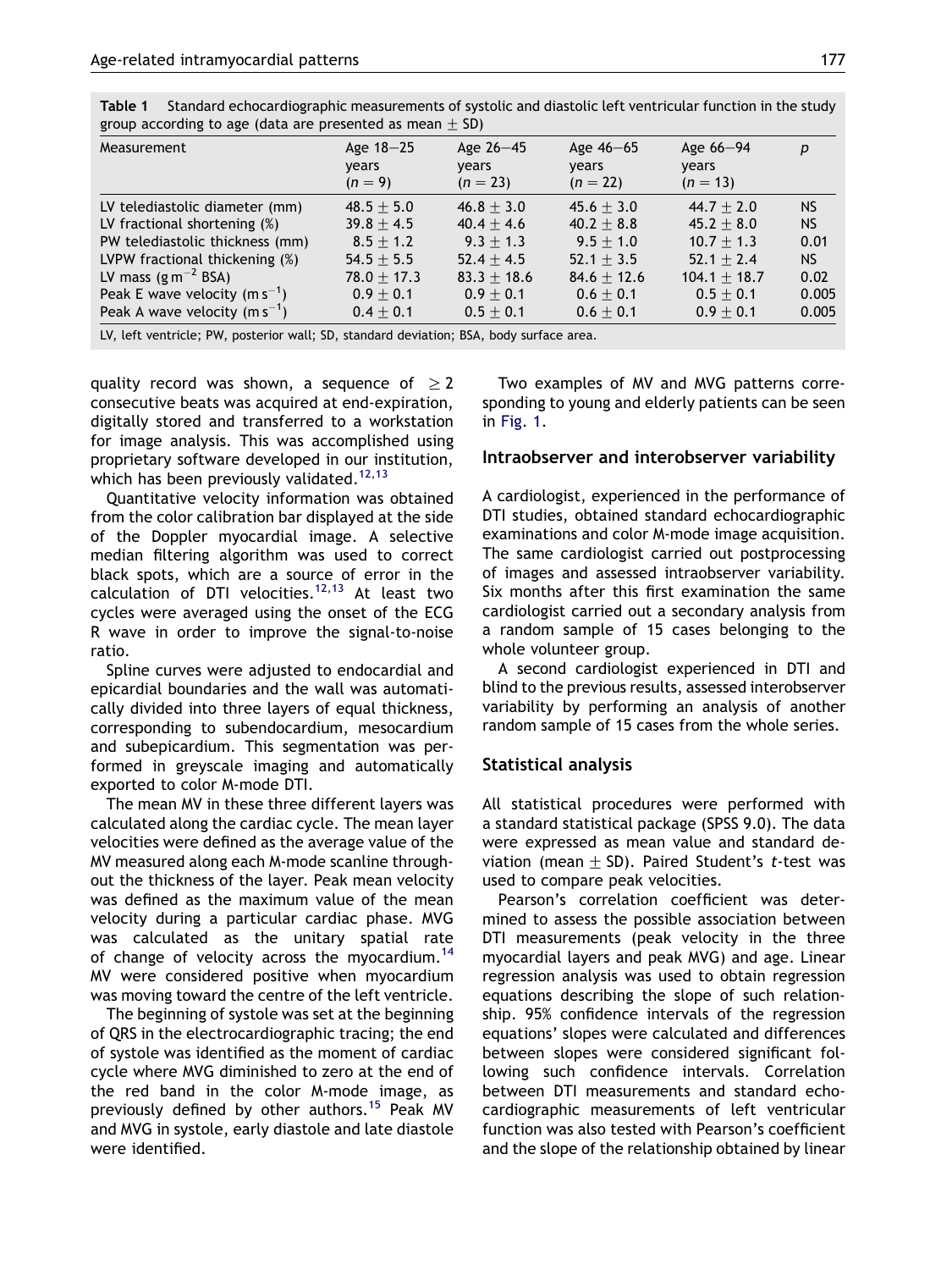<span id="page-3-0"></span>

Figure 1 A-B. Color M-mode DTI image corresponding to a 29-year-old healthy subject after image postprocessing and time curves displaying myocardial velocities (MV) in three myocardial layers and myocardial velocity gradient (MVG) from the region of interest. Peak protodiastolic MV and MVG are dominant over peak telediastolic values.  $C-D$ . Color M-mode DTI image and time curves corresponding to a 85-year-old healthy volunteer. Note the change in balance between protodiastolic and telediastolic MV in the three layers compared to the young subject. Layer 1, endocardium; layer 2, mesocardium; layer 3, epicardium; gradient 1, Fleming's MVG.

regression analysis.  $p < 0.05$  was considered significant.

Interobserver and intraobserver variabilities were assessed using the Bland-Altman technique.<sup>[16](#page-10-0)</sup>

## Results

## Doppler tissue velocities across myocardial layers

MV were highest in subendocardium throughout the cardiac cycle compared to mesocardium and subepicardium, as shown in [Fig. 2.](#page-4-0) Differences

among layers were most prominent in early diastole, but significant differences among layers also existed in late diastole and systole.

## Age-dependency in Doppler tissue myocardial velocities

The relationship between results from DTI measurements obtained in diastole and age is displayed in [Figs. 3 and 4](#page-4-0) and [Tables 2 and 3.](#page-5-0) A strong dependency on age was observed in diastolic velocities. Peak protodiastolic velocity and peak MVG decreased in the three layers with increasing age. Linear correlation with age was strongest in subendocardium ( $r = 0.72$ ,  $p = 0.0005$ ) compared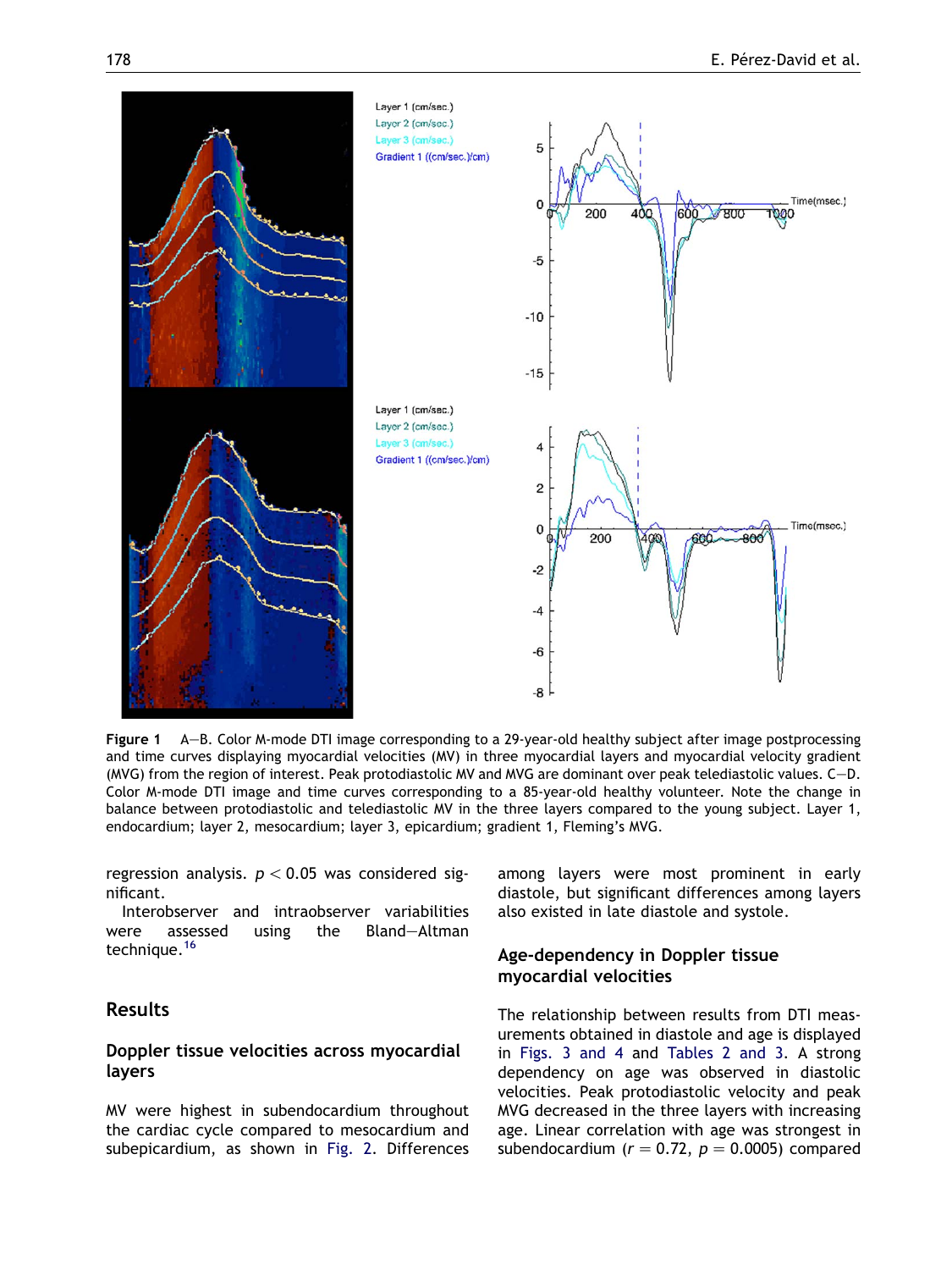<span id="page-4-0"></span>

Figure 2 Comparison between three-layer peak velocities in the different cardiac periods. *D*V, difference of velocity.

to external layers. The regression slope was significantly higher in subendocardium  $(b =$  $0.136$  cm s<sup>-1</sup> year<sup>-1</sup>) than in mesocardium and subepicardium ( $b = 0.080$  cm s<sup>-1</sup> year<sup>-1</sup> and  $b =$ 0.053 cm s $^{-1}$  year $^{-1}$ ), suggesting a higher impact of age in endocardial protodiastolic velocities.

Conversely, peak telediastolic velocity and MVG significantly increased in the three layers with age. In this case, influence of age had a similar impact in the three layers. Subendocardial late diastolic velocity showed a regression slope of  $0.067$  cm s<sup>-1</sup> year<sup>-1</sup> that was not significantly different from slopes corresponding to external layers.

No correlation with age was demonstrated between peak systolic velocities nor peak systolic MVG corresponding to the different myocardial layers.

#### Age-related changes in standard echocardiographic parameters

Transmitral E-wave velocities decreased with age (regression slope of  $-0.0071$  m s<sup>-1</sup> year<sup>-1</sup>,  $r = 0.69$ ,  $p = 0.0005$ ), whereas A-wave velocities rose with  $\rm{age}$  (regression slope of 0.0067 m s $^{-1}$  year $^{-1}$ ,  $r = 0.73$ ,  $p = 0.0005$ ). Conversely, no age-dependency was observed regarding echocardiographic



Figure 3 Relationship of three-layer peak protodiastolic MV and MVG with age. R, Pearson's coefficient; MV, myocardial velocity; MVG, myocardial velocity gradient.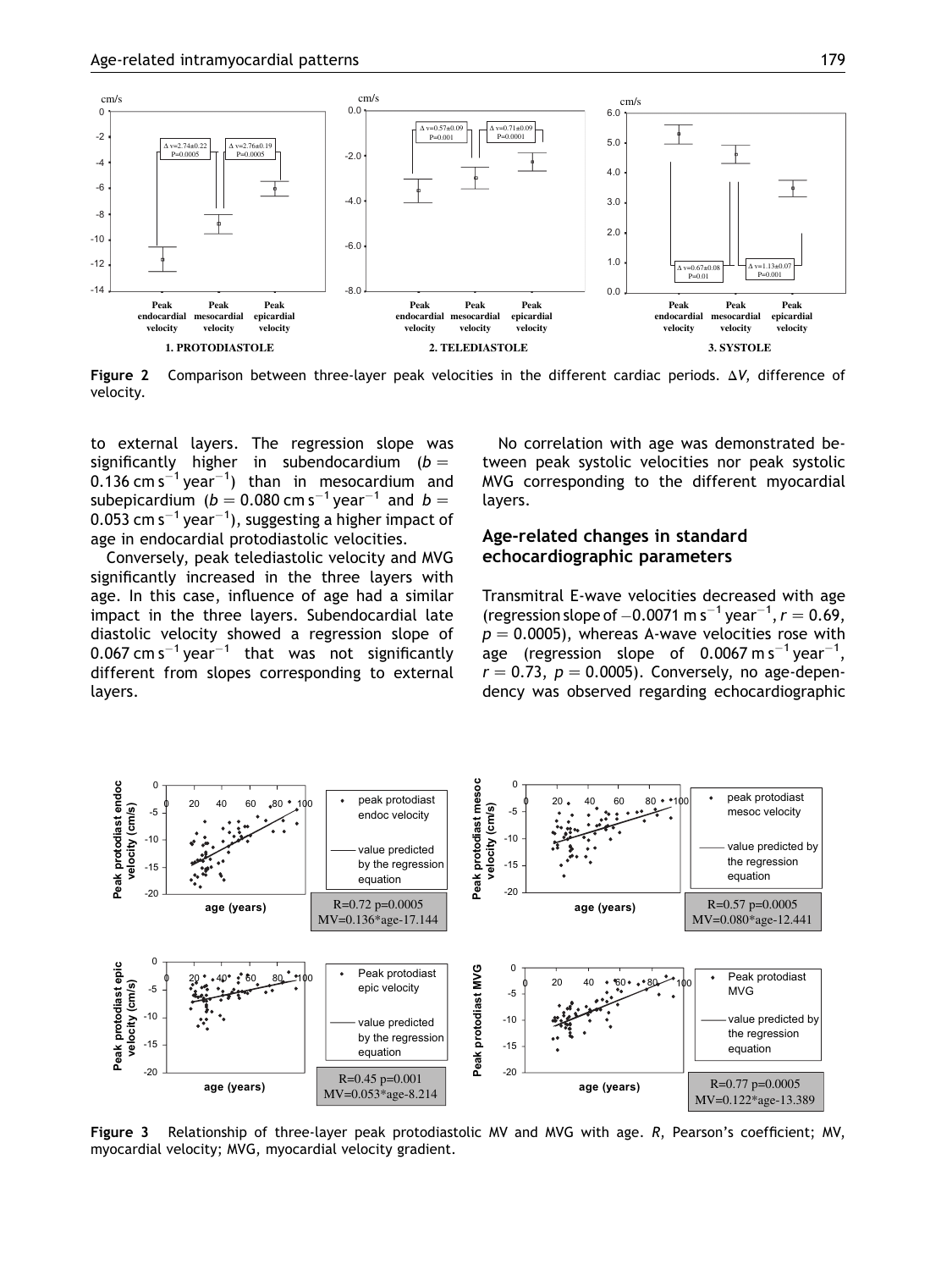<span id="page-5-0"></span>

Figure 4 Relationship of three-layer peak telediastolic MV and MVG with age. R, Pearson's coefficient; MV, myocardial velocity; MVG, myocardial velocity gradient.

parameters of systolic left ventricular function (see [Fig. 5\)](#page-6-0).

## Relationship between transmitral Doppler velocities and myocardial velocities

Peak early diastolic MV in all three myocardial layers were associated with protodiastolic mitral inflow, but linear correlation was highest between peak subendocardial protodiastolic velocity and E wave ( $r = 0.79$ ,  $p = 0.0005$ ). Excellent linear correlation was also observed between peak protodiastolic MVG and protodiastolic mitral inflow  $(r = 0.81, p = 0.0005)$ . In the same way, telediastolic mitral inflow correlated significantly with late diastolic peak MV in the three layers and peak MVG.

#### Intraobserver and interobserver variability

There was a low variability between measure-

|                                                                                     | $(n = 9)$       | Age 18-25 years Age 26-45 years Age 46-65 years<br>$(n = 23)$ | $(n = 22)$     | Age $66-94$ years p<br>$(n = 13)$ |        |  |
|-------------------------------------------------------------------------------------|-----------------|---------------------------------------------------------------|----------------|-----------------------------------|--------|--|
| Protodiastole                                                                       |                 |                                                               |                |                                   |        |  |
| Peak endocardial PD velocity                                                        | $-13.85 + 3.19$ | $-13.58 + 2.89$                                               | $-9.25 + 1.57$ | $-6.06 + 1.91$                    | 0.0005 |  |
| Peak mesocardial PD velocity                                                        | $-9.71 + 2.73$  | $-10.29 + 3.00$                                               | $-7.47 + 1.88$ | $-4.98 + 1.33$                    | 0.0005 |  |
| Peak epicardial PD velocity                                                         | $-6.41 + 2.16$  | $-7.05 + 2.55$                                                | $-4.93 + 1.50$ | $-4.02 + 1.16$                    | 0.001  |  |
| Peak PD MVG                                                                         | $-11.01 + 2.34$ | $-9.72 + 1.90$                                                | $-6.58 + 2.35$ | $-3.46 + 1.33$                    | 0.0005 |  |
| <b>Telediastole</b>                                                                 |                 |                                                               |                |                                   |        |  |
| Peak endocardial TD velocity                                                        | $-2.16 + 1.46$  | $-2.85 + 1.46$                                                | $-4.37 + 1.71$ | $-5.95 + 2.74$                    | 0.0005 |  |
| Peak mesocardial TD velocity                                                        | $-1.71 + 1.40$  | $-2.34 + 1.40$                                                | $-3.62 + 1.61$ | $-5.32 + 2.41$                    | 0.0005 |  |
| Peak epicardial TD velocity                                                         | $-1.53 + 1.23$  | $-1.73 + 1.32$                                                | $-2.60 + 1.28$ | $-4.23 + 2.06$                    | 0.0005 |  |
| Peak TD MVG                                                                         | $-1.79 + 0.95$  | $-2.41 + 1.13$                                                | $-3.70 + 1.18$ | $-3.86 + 1.31$                    | 0.0005 |  |
| Systole                                                                             |                 |                                                               |                |                                   |        |  |
| Peak endocardial S velocity                                                         | $5.71 + 1.19$   | $5.49 + 1.26$                                                 | $4.87 + 1.42$  | $5.03 + 1.42$                     | 0.3    |  |
| Peak mesocardial S velocity                                                         | $4.73 + 1.06$   | $4.83 + 1.29$                                                 | $4.45 + 1.34$  | $4.30 + 1.13$                     | 0.5    |  |
| Peak epicardial S velocity                                                          | $3.32 + 0.89$   | $3.61 + 1.05$                                                 | $3.35 + 1.11$  | $3.50 + 1.23$                     | 0.8    |  |
| Peak S MVG                                                                          | $4.61 + 1.05$   | $4.30 + 1.49$                                                 | $3.50 + 1.23$  | $3.8 + 1.82$                      | 0.2    |  |
| PD, protodiastole; TD, telediastole; S, systole; MVG, myocardial velocity gradient. |                 |                                                               |                |                                   |        |  |

Table 2 Results of the different myocardial layers' velocities according to age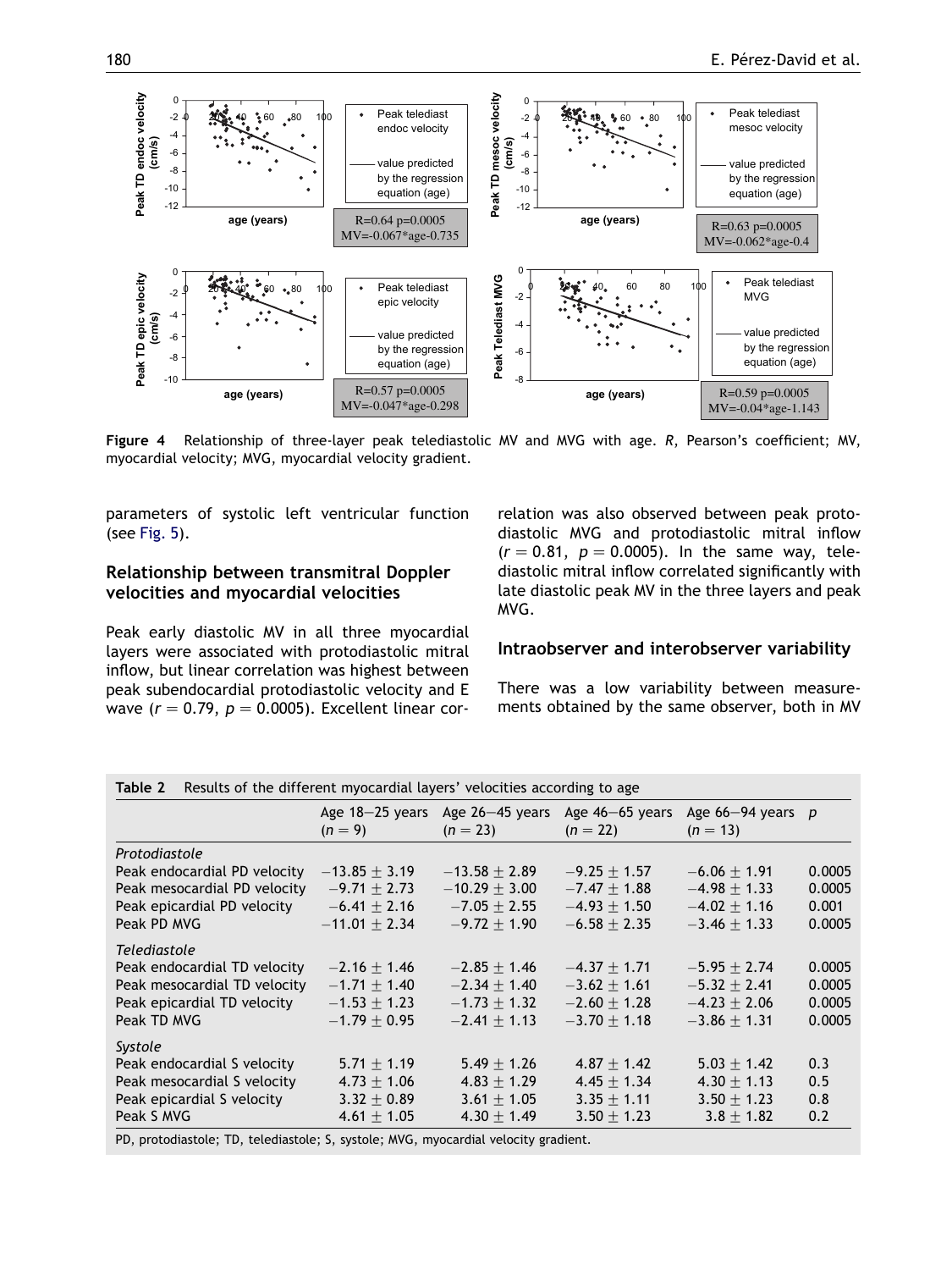<span id="page-6-0"></span>

| Table 3 | Relationship between age, multilayer velocities and MVG |  |  |
|---------|---------------------------------------------------------|--|--|
|         |                                                         |  |  |

|                              | Age  |                  |                      |         |  |
|------------------------------|------|------------------|----------------------|---------|--|
|                              | r    | b (Std error)    | CI 95%               | p Value |  |
| Protodiastole                |      |                  |                      |         |  |
| Peak endocardial PD velocity | 0.72 | 0.136(0.015)     | $0.107 - 0.164$      | 0.0005  |  |
| Peak mesocardial PD velocity | 0.57 | 0.080(0.014)     | $0.053 - 0.106$      | 0.0005  |  |
| Peak epicardial PD velocity  | 0.45 | 0.053(0.013)     | $0.027 - 0.074$      | 0.001   |  |
| Peak PD MVG                  | 0.77 | 0.122(0.013)     | $0.096 - 0.147$      | 0.0001  |  |
| <b>Telediastole</b>          |      |                  |                      |         |  |
| Peak endocardial TD velocity | 0.64 | $-0.067(0.01)$   | $-0.047$ to $-0.087$ | 0.0005  |  |
| Peak mesocardial TD velocity | 0.63 | $-0.062(0.009)$  | $-0.044$ to $-0.080$ | 0.0005  |  |
| Peak epicardial TD velocity  | 0.57 | $-0.047(0.008)$  | $-0.031$ to $-0.063$ | 0.0005  |  |
| Peak TD MVG                  | 0.59 | $-0.04(0.007)$   | $-0.026$ to $-0.054$ | 0.0005  |  |
| Systole                      |      |                  |                      |         |  |
| Peak endocardial S velocity  | 0.16 | $-0.010(0.008)$  | $-0.026$ to 0.006    | 0.2     |  |
| Peak mesocardial S velocity  | 0.15 | $-0.009(0.008)$  | $-0.025$ to 0.007    | 0.2     |  |
| Peak epicardial S velocity   | 0.04 | $-0.002$ (0.007) | $-0.016$ to 0.012    | 0.7     |  |
| Peak S MVG                   | 0.18 | $-0.013(0.009)$  | $-0.028$ to 0.008    | 0.2     |  |

r, Pearson's correlation coefficient and b, regression slope, units  $=$  cm s<sup>-1</sup> year<sup>-1</sup>). PD, protodiastole; TD, telediastole; S, systole; MVG, myocardial velocity gradient.

and MVG. The following values correspond to the mean difference and standard deviation between measurements in MV: in systolic MV,  $0.08 \pm 0.02$  cm s<sup>-1</sup> with r: 0.94 (p < 0.0005), in early diastolic MV,  $0.37 \pm 0.16$  cm s<sup>-1</sup> with r: 0.96<br>( $p < 0.0005$ ) and in late diastolic MV,  $(p < 0.0005)$  and in late diastolic MV,  $0.31 + 0.20$  cm s<sup>-1</sup> r: 0.96 (p < 0.0005). The following values correspond to the mean difference and standard deviation between measurements in MVG: in systolic MVG,  $0.19 + 0.05$  cm s<sup>-1</sup> with r:  $0.87$  ( $p < 0.0005$ ), in early diastolic MVG, 0.45  $\pm$  0.24 cm s<sup>-1</sup> with r: 0.74 (p = 0.005) and in late diastolic MVG,  $0.30 \pm 0.22$  cm s<sup>-1</sup> with r: 0.79  $(p < 0.0005)$ .

The two measurements obtained by the two different blind observers also showed low variability. The following values correspond to the mean difference and standard deviation between measurements from different observers: systolic MV,  $0.13 + 0.15$  cm s<sup>-1</sup> with  $r = 0.86$  (p = 0.0005),



Figure 5 Relationship between standard echocardiographic parameters and age. R, Pearson's coefficient.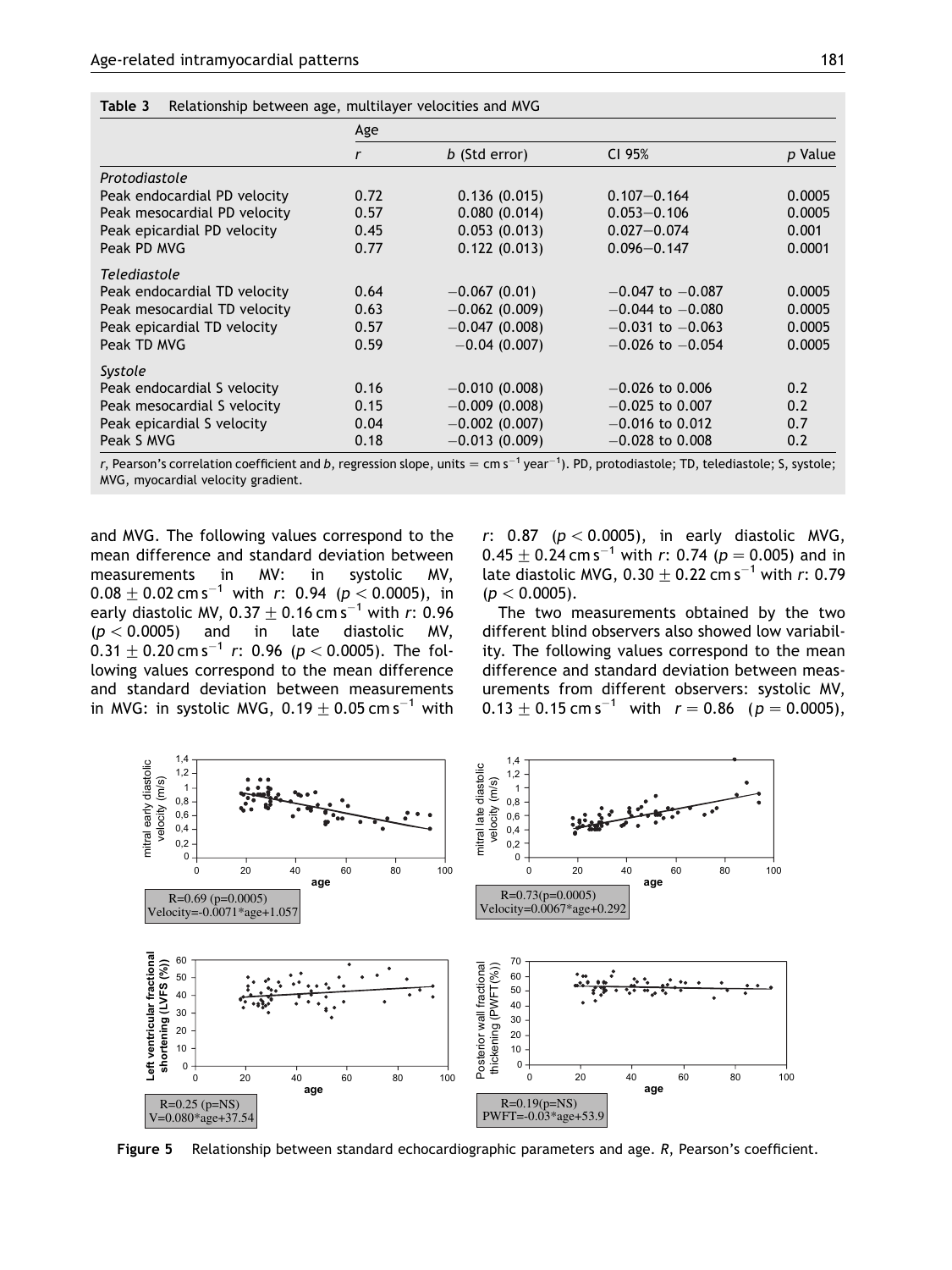early diastolic MV,  $0.45 \pm 0.17$  cm s<sup>-1</sup> with  $r = 0.85$  ( $p < 0.0005$ ) and late diastolic MV  $0.32 \pm 0.19$  cm s<sup>-1</sup> with  $r = 0.84$  ( $p < 0.0005$ ). The corresponding data from MVG are the following: in systolic MVG,  $0.21 \pm 0.05$  cm s<sup>-1</sup> with r: 0.84 ( $p < 0.0005$ ), in early diastolic MVG, 0.48  $\pm$  0.27 cm s<sup>-1</sup> with r: 0.72 (p = 0.004) and in late diastolic MVG,  $0.34 + 0.24$  cm s<sup>-1</sup> with r: 0.75  $(p = 0.005)$ .

# **Discussion**

Our method of analysis of myocardial velocities in color-M mode DTI images enabled us to assess radial function in the different myocardial layers. Consistent differences in MV were observed across the myocardial wall in all groups of age, with higher velocities in the subendocardium both in systole and in diastole. Besides, our results suggest that impact of age in radial function is particularly relevant in diastole. In protodiastole, impairment of MV was more prominent in the subendocardial layer, whereas in telediastole MV increased progressively with age in all myocardial layers.

#### Possible mechanisms for the different velocities in the myocardial layers

The distribution of MV across the myocardium was asymmetrical, showing higher velocities in the subendocardium than in the subepicardium. This behaviour was observed in peak systolic MV, peak protodiastolic MV and peak telediastolic MV. These data were confirmed by MVG curves across a broad age range.

Irregularity of myocardial wall thickening of left ventricle during systole has been widely described. $8,17$  Sabbah et al.<sup>[18](#page-10-0)</sup> reported that the maximal rate of systolic thickening of the total ventricular wall was higher than the maximal rate of systolic thickening of the epicardial portion. Several explanations for this phenomenon have been suggested. Models of left ventricular wall mechanics have demonstrated that the orientation of cardiac fibers, which is heterogeneous in the normal heart, determines the distribution of fiber strain during ejection.<sup>[19](#page-10-0)</sup> Greater dimensional changes in subendocardium during systole are also consistent with predictions based on geometric constraints in a model of concentric cylinders, due to incompressibility of the myocardium.<sup>[20](#page-10-0)</sup>

In early diastole, the maximal rate of thinning of the total wall during diastole was significantly greater than the maximal rate of thinning of the

epicardial portion in experimental models.<sup>18</sup> A previous report from Palka et al.<sup>[11](#page-9-0)</sup> evaluating DTI in healthy subjects also concluded that subendocardium moved faster than subepicardium during rapid ventricular filling. It has been suggested that protodiastolic MV reflect the process of active myocardial relaxation.<sup>21</sup> Early diastolic left ventricular filling has long been known as an active, energyconsuming phenomenon.[22](#page-10-0) The non-uniform distribution of velocities in this period could be explained by a more active role played by subendocardial and mesocardial layers in myocardial

## Possible mechanisms of age-dependency on diastolic myocardial velocities

relaxation.

In all three myocardial layers protodiastolic MV decreased significantly with age. However, the impact of age was higher in the peak velocity of the subendocardium than in external myocardial layers. When assessed with protodiastolic MVG a relative change in balance across the three layers was observed; in addition, an absolute change in velocities also existed.

The relationship between age and relaxation of the normal myocardium is well known. Studies in isolated muscle preparations demonstrated pro-longed relaxation in aged rats.<sup>[23](#page-10-0)</sup> A progressive prolongation of myocardial relaxation also occurs in the human heart with normal aging.<sup>[24](#page-10-0)</sup> The decrease in protodiastolic MV with age probably reflects this phenomenon. This finding has also been reported in other studies: Yamada et al. found a good inverse correlation between pulsed E wave and age both in the long axis and the short axis of the left ventricle.<sup>[2](#page-9-0)</sup> The impact of age on LV diastolic long-axis performance has also been studied by Henein et al., using pulsed DTI, and, more recently, by Sun et al. with 2D-DTI. In both papers a highly significant effect of age on LV diastolic long-axis performance is reported, and an opposite behaviour of protodiastolic and telediastolic MV occurs reflecting age-related diastolic dysfunction.[4,25](#page-9-0)

In our series, the impact of age was higher in protodiastolic subendocardial velocities than in external layers. Experimental studies by Anversa et al. have demonstrated that progressive myocardial cell loss in senescent animals and replacement fibrosis take place mainly in the subendocardium of the left ventricle.<sup>[26](#page-10-0)</sup> A wider extent of damage in subendocardium compared to external layers could explain the greater loss of its relaxation capability.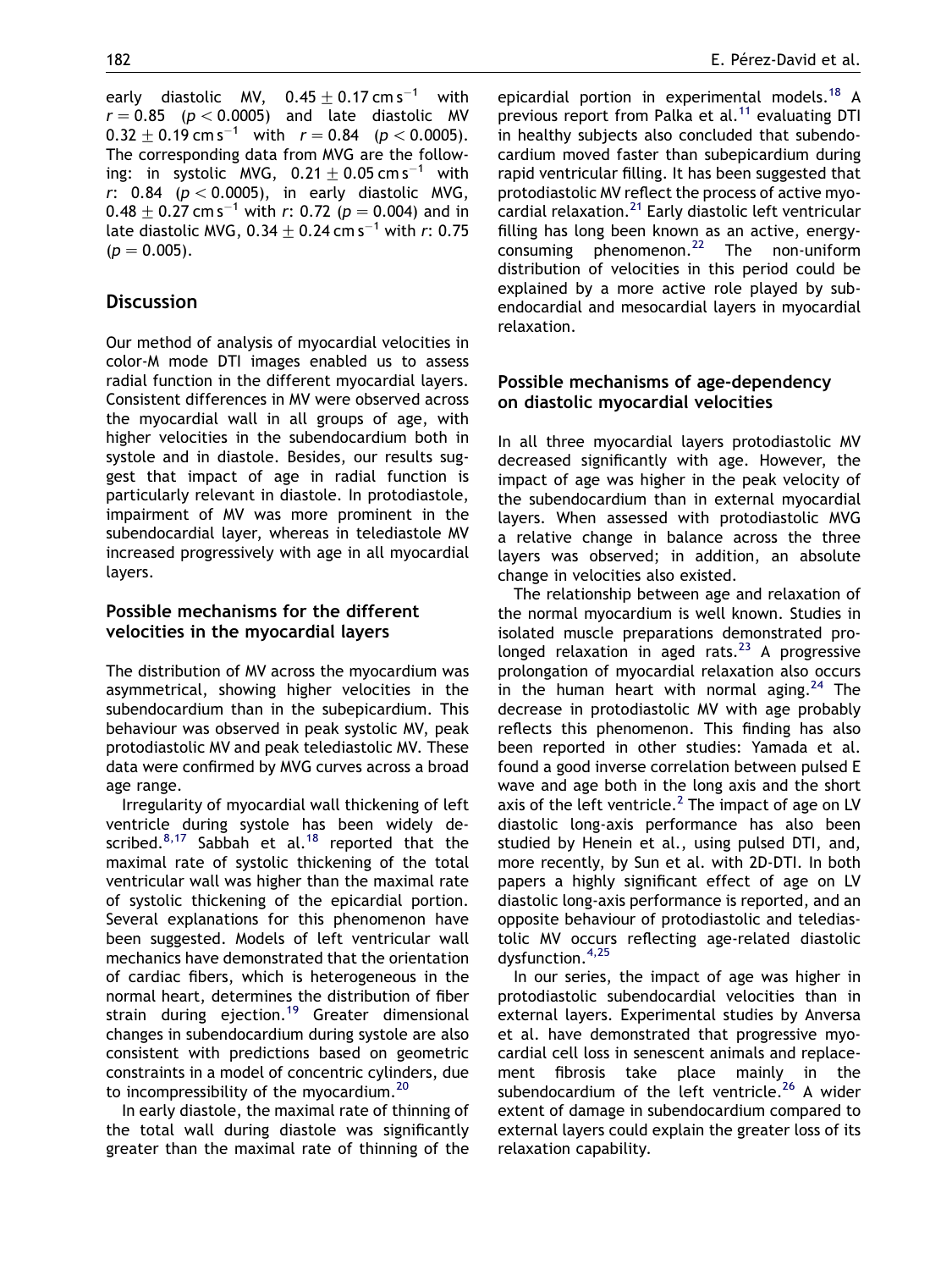Subendocardium is a critical area in the left ventricular myocardium. Its larger oxygen consumption makes it more sensitive to ischemia or increased afterload. $^{27}$  $^{27}$  $^{27}$  Indeed, normal aging is related to an increase in afterload. A progressive increase in aortic diameter with age has been reported, which in turn tends to compensate for the increased aortic stiffness associated with age, at the expense of increasing impedance.<sup>[28](#page-10-0)</sup> Ageassociated changes in stiffness of the peripheral vascular bed may also produce an increase in total vascular resistance and therefore in impedance.<sup>[1](#page-9-0)</sup>

Telediastolic peak velocities increased progressively with age in all myocardial layers. This phenomenon reflects the increasing importance of atrial emptying observed in normal aging to reach the end-diastolic volume necessary to maintain the cardiac output. Many studies have underlined this age-related change in balance between protodiastolic and telediastolic velocity profiles both in transmitral flow and in MV.<sup>[2,4,25,29](#page-9-0)</sup>

Impact of age in intramyocardial function was similar among the different myocardial layers in telediastole. The different behaviour of agerelated changes in late diastole compared to early diastole is related to the physiologic differences existing between these two periods. Telediastolic MV seem to be more related to atrial contraction than to active phenomena located in the left ventricle.<sup>[25](#page-10-0)</sup> For this reason, specific changes in the subendocardium, which could be critical in protodiastole, are probably not relevant in late diastole.

#### Relationship of DTI parameters with standard echocardiographic parameters

Good correlation was shown between DTI measurements and transmitral blood flow parameters. Among the different layers, the strongest correlation was found between peak endocardial protodiastolic velocity and E transmitral wave. These results underline the active role played by subendocardium in the early diastolic filling. During late diastole, good correlation was observed between DTI parameters and A transmitral wave. Correlation between A wave and peak subendocardial velocities was higher than with other layers though the differences were not as important as in the early diastole. This suggests a more homogeneous distribution of velocities throughout the myocardial wall.

These results are in agreement with other reports in healthy patients in which the relationship between DTI parameters and transmitral flow velocities was evaluated.<sup>[11,25](#page-9-0)</sup> When preload is normal, a high correlation between MV and trans-mitral flow indices is expected.<sup>[11](#page-9-0)</sup> This is not the case when an elevation of filling pressure is present; as happens in many cardiomyopathies as DTI parameters such as peak negative MVG are less affected by preload alterations than transmitral flow velocity indices.<sup>[22](#page-10-0)</sup>

### Additional information provided by multilayer myocardial velocities compared to standard DTI studies

Early diastolic MV declined significantly with age in the three layers, but to a greater extent in subendocardium. This phenomenon produces a progressive age-related variation of intramyocardial function so that different intramyocardial functional patterns can be found in healthy patients. Our results based on DTI multilayer analysis show that not only is there a change in MVG but that absolute values of MV are also decreased in the three layers. In protodiastole, peak endocardial velocity was approximately 49% lower in an 80-year-old volunteer than in a 30-year-old.

Palka et al. $^{11}$  $^{11}$  $^{11}$  did not find a good correlation between transmural peak protodiastolic velocities and age in a group of healthy volunteers, whereas excellent correlation was found with protodiastolic MVG. The authors explained these results by the fact that peak velocities were less accurate than MVG in studying regional diastolic function because they are more affected by overall heart motion. In addition to this we hypothesize that the heterogeneity of roles played by the different layers in the early diastole may be heavily related to this finding.

## Limitations

Color M-mode images can only be correctly acquired when the ultrasound beam is perpendicular to the myocardium. This condition is best fulfilled in the basal segment of the posterior wall but most cardiac segments cannot be analysed correctly with this technique. A recent report from Henein et al. $^{25}$  $^{25}$  $^{25}$  concluded that age-related changes in velocities were most marked at the basal level. It can therefore be assumed that the basal segment of the posterior wall is a suitable area to study agerelated changes in MV.

This kind of analysis allows us to investigate radial, but not longitudinal function. However,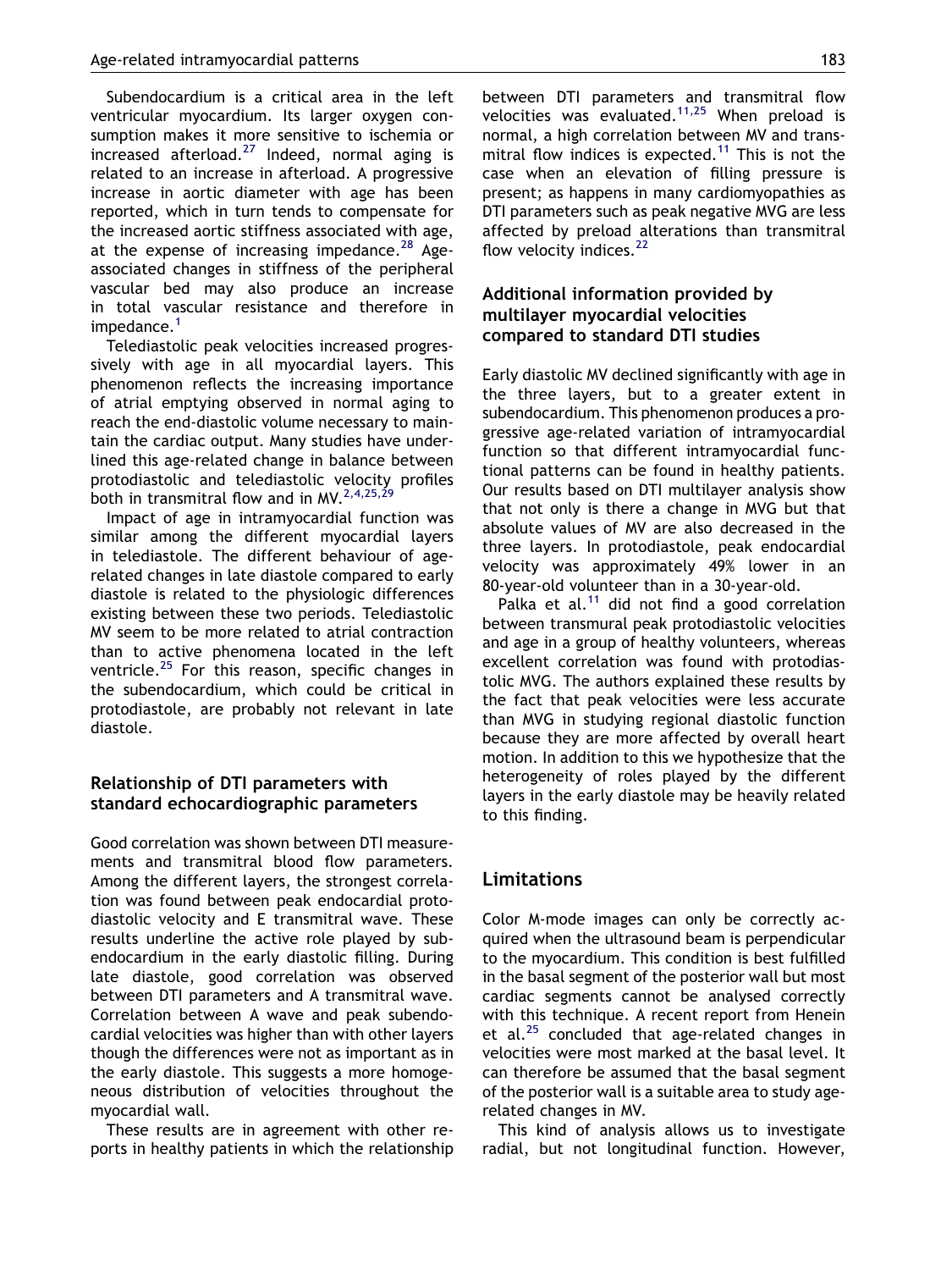<span id="page-9-0"></span>significant differences between long- and shortaxis motion features have been described. $2,30$ Further studies focused on the comparison of the role of the different layers in longitudinal and radial function are warranted.

Coronary lesions are frequently found in elderly people[31](#page-10-0) and asymptomatic ischemic heart disease could modify some DTI parameters. In our study, patients with pathologic findings in standard echocardiographic studies and hypertensive or diabetic patients were excluded. As a result, a low-risk population for ischemic heart disease has been selected. Moreover, changes in MV and MVG were not only observed in elderly patients but were progressive across the entire age span. This supports a physiologic age-related origin of DTI changes as reported in our study.

# **Conclusions**

Color M-mode DTI multilayer analysis may provide data on intramyocardial functional patterns and help to define the phenomena involved in normal aging. In our series of healthy volunteers, impact of age in protodiastolic myocardial function was irregular across left ventricular myocardial wall, defining a specific intramyocardial functional pattern related to normal aging. Besides, protodiastolic subendocardial peak velocities also showed the best correlation with protodiastolic peak mitral flow confirming that protodiastolic phenomena related to myocardial relaxation depends on the correct performance of subendocardium.

These data may call into question DTI studies ignoring the effect of age in diastolic intramyocardial function. An accurate definition of the normality pattern is required to establish a distinction between physiologic and pathologic processes. For this reason, age-related changes in intramyocardial function must be taken into account when evaluating DTI patterns in other settings in order to improve the clinical value of Doppler myocardial imaging parameters.

## Acknowledgements

We thank Dr. M Carazo (Cardiology Dept), C Allué, M Díaz and E Alberruche (Echo Lab) for their assistance. This work has been partially supported by grants from Comunidad de Madrid (III-PRICYT) and funds from a research contract with Acuson-Siemens.

#### References

- 1. Gerstenblith G, Frederiksen J, Yin FC, Fortuin NJ, Lakatta EG, Weisfeldt ML. Echocardiographic assessment of a normal adult aging population. Circulation 1977;56(2):273-8.
- 2. Yamada H, Oki T, Mishiro Y, Tabata T, Abe M, Onose Y, et al. Effect of aging on diastolic left ventricular myocardial velocities measured by pulsed tissue Doppler imaging in healthy subjects. J Am Soc Echocardiogr 1999;12(7):  $574 - 81.$
- 3. Onose Y, Oki T, Mishiro Y, Yamada H, Abe M, Manabe K, et al. Influence of aging on systolic left ventricular wall motion velocities along the long and short axes in clinically normal patients determined by pulsed tissue Doppler imaging. J Am .<br>Soc Echocardiogr 1999;12(11):921-6.
- 4. Sun JP, Popovic ZB, Greenberg NL, Xu XF, Asher CR, Stewart WJ, et al. Noninvasive quantification of regional myocardial function using Doppler-derived velocity, displacement, strain rate, and strain in healthy volunteers: effects of aging. J Am Soc Echocardiogr  $2004;17(2):132-8$ .
- 5. Kowalski M, Kukulski T, Jamal F, D'Hooge J, Weidemann F, Rademakers F, et al. Can natural strain and strain rate quantify regional myocardial deformation? A study in healthy subjects. Ultrasound Med Biol 2001;27(8):  $1087 - 97$ .
- 6. Ahmed S, Shapiro EP, O'Connor FE, Fleg JL. Effect of normative aging on midwall left ventricular systolic performance. Am J Cardiol 2001;88(11):1330-4.
- 7. Slotwiner DJ, Devereux RB, Schwartz JE, Pickering TG, de Simone G, Ganau A, et al. Relation of age to left ventricular function in clinically normal adults. Am J Cardiol 1998;  $82(5):621-6.$
- 8. Derumeaux G, Ovize M, Loufoua J, Pontier G, Andre-Fouet X, Cribier A. Assessment of nonuniformity of transmural myocardial velocities by color-coded tissue Doppler imaging: characterization of normal, ischemic, and stunned myocardium. Circulation 2000;101(12):1390-5.
- 9. Palka P, Lange A, Fleming AD, Donnelly JE, Dutka DP, Starkey IR, et al. Differences in myocardial velocity gradient measured throughout the cardiac cycle in patients with hypertrophic cardiomyopathy, athletes and patients with left ventricular hypertrophy due to hypertension. J Am Coll Cardiol 1997:30(3):760-8.
- 10. Garot J, Derumeaux GA, Monin JL, Duval-Moulin AM, Simon M, Pascal D, et al. Quantitative systolic and diastolic transmyocardial velocity gradients assessed by M-mode colour Doppler tissue imaging as reliable indicators of regional left ventricular function after acute myocardial infarction. Eur Heart J 1999; 20(8): 593-603.
- 11. Palka P, Lange A, Fleming AD, Fenn LN, Bouki KP, Shaw TR, et al. Age-related transmural peak mean velocities and peak velocity gradients by Doppler myocardial imaging in normal subjects. Eur Heart J 1996;17(6):940-50.
- 12. Desco M, Antoranz JC. Technical principles of Doppler tissue imaging. In: García-Fernández MA, Zamorano JL, Azevedo J, editors. Doppler tissue imaging. New York: McGraw-Hill; 1997.
- 13. Desco M, Ledesma-Carbayo MJ, Perez E, Santos A, Antoranz JC, Malpica N, et al. Assessment of normal and ischaemic myocardium by quantitative M-mode tissue Doppler imaging. Ultrasound Med Biol  $2002; 28(5): 561-9$ .
- 14. Fleming AD, Xia X, McDicken WN, Sutherland GR, Fenn L. Myocardial velocity gradients detected by Doppler imaging. Br J Radiol 1994;67(799):679-88.
- 15. Zamorano J, Wallbridge DR, Ge J, Drozd J, Nesser J, Erbel R. Non-invasive assessment of cardiac physiology by tissue